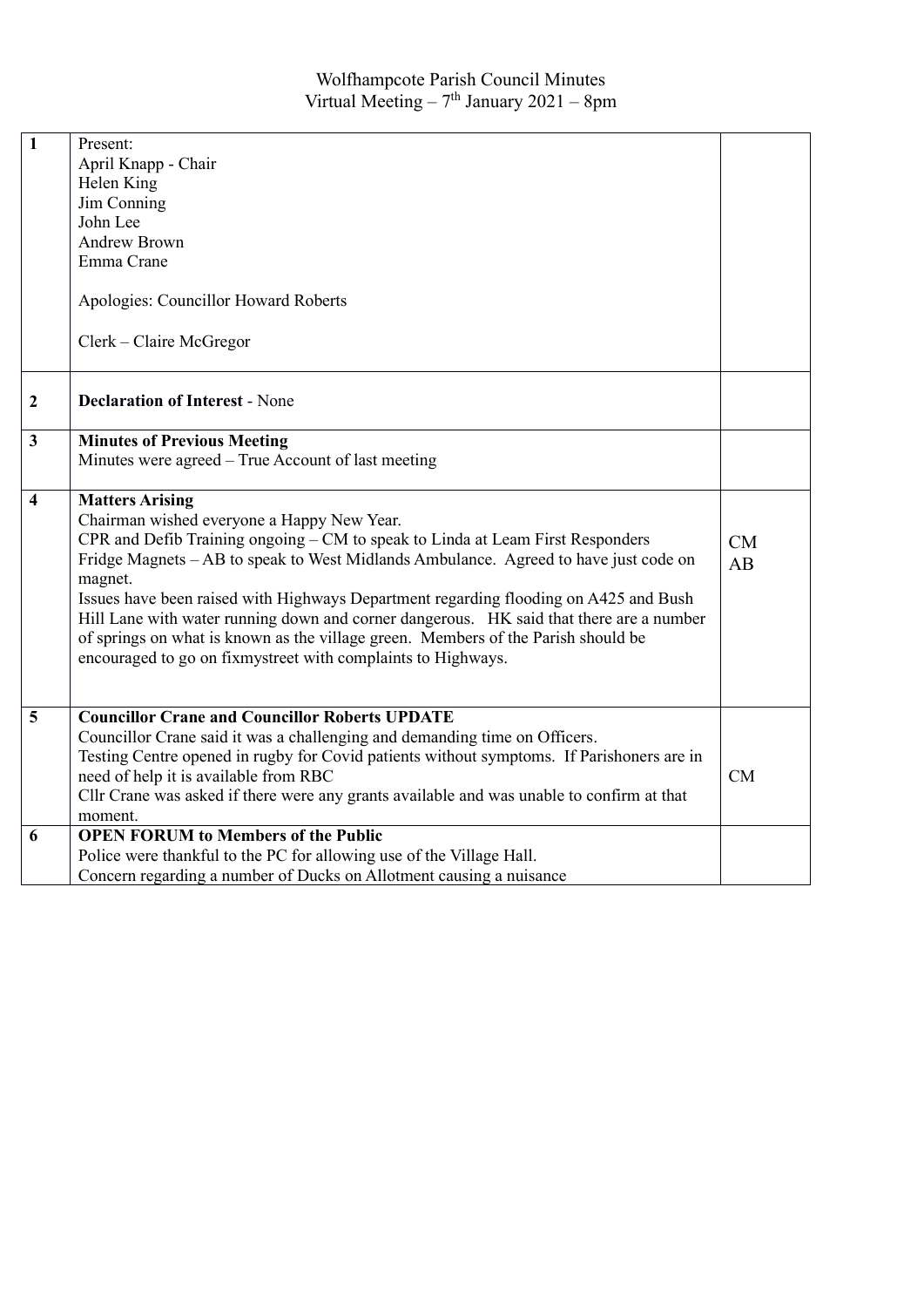|                                              | <b>Planning Details</b>                                                                                                                                                                                                                                                                                                                                                                                                                                                                                                                                              | <b>Status</b>                             |
|----------------------------------------------|----------------------------------------------------------------------------------------------------------------------------------------------------------------------------------------------------------------------------------------------------------------------------------------------------------------------------------------------------------------------------------------------------------------------------------------------------------------------------------------------------------------------------------------------------------------------|-------------------------------------------|
|                                              |                                                                                                                                                                                                                                                                                                                                                                                                                                                                                                                                                                      |                                           |
| R20/0619                                     | The Orchard, Church Hill, Flecknoe<br>Erection of front extension and altera-<br>tions to ground floor                                                                                                                                                                                                                                                                                                                                                                                                                                                               | Submitted.<br>Ecology and Heritage Issues |
| R20/0835                                     | <b>Holly Tree House, Flecknoe</b><br>Erection of single storey side and two<br>storey rear extensions with addition of<br>a new detached store, gates and hard-<br>standing for parking                                                                                                                                                                                                                                                                                                                                                                              | Submitted. See Below                      |
|                                              | R20/0825 - Holly Tree House                                                                                                                                                                                                                                                                                                                                                                                                                                                                                                                                          |                                           |
| Cllr Crane.                                  | Plans have been altered. RBC to add condition. Cllr Crane raised the concern of the PC<br>about a separate dwelling and has spoken to RBC Planning. Parking is an issue and<br>Highways have made an objection. CM to again write to Frances Keenan at RBC and copy                                                                                                                                                                                                                                                                                                  |                                           |
| <b>Village Hall Committee</b>                |                                                                                                                                                                                                                                                                                                                                                                                                                                                                                                                                                                      |                                           |
| being refurbished.<br>Government guidelines. | JC confirmed that the village hall remained closed during the lockdowns and was currently<br>The roof is being repaired and quotes have been received for painting<br>and new curtains. Fire Extinguishers to be updated and Urinals replaced. Hand Sanitisers<br>have been installed at doorways. It has been agreed by the VHC to remain closed under<br>VHC have received two grants from RBC and are looking into changing banks. LPG and<br>Electricity accounts are also being compared.<br>Police are using intermittently and they thank the PC for the use. |                                           |